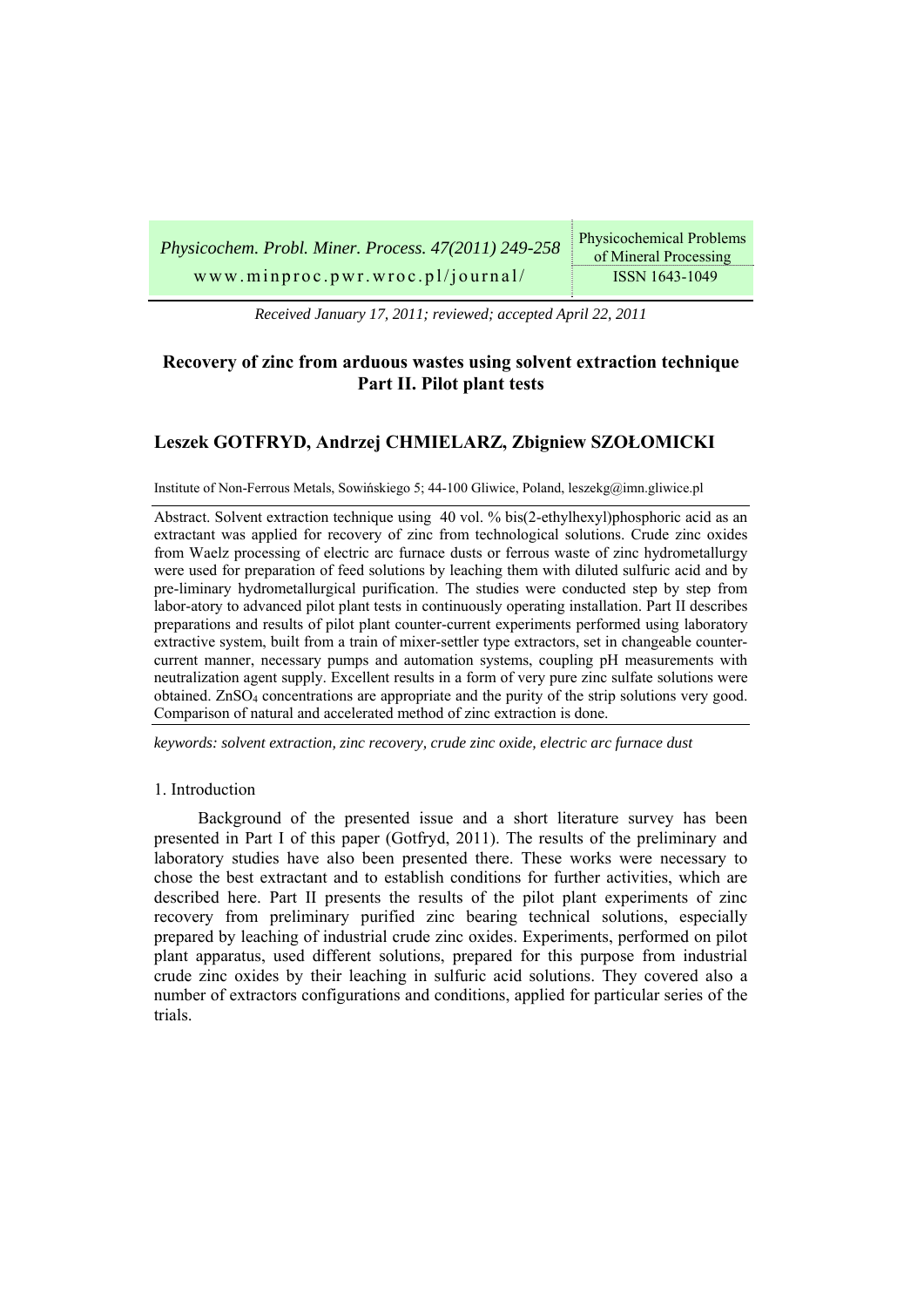2. Experimental

- 2.1. Preparatory procedures
- 2.1.1. Leaching solutions preparation

Treatment of crude zinc oxide dust consisted of the following steps:

- preparation of aqueous pulp of CZO of predetermined solid/liquid ratio, typically  $250$  g/dm<sup>3</sup>,
- careful addition of a fixed portion of concentrated 96 % sulfuric acid,
- stirring the reacting pulp for a defined period of time, typically 1.0 hour, at 80-90 °C,
- solid/liquid separation (sedimentation and filtration).

## 2.1.2. Oxy-hydrolysis and cementation – preliminary solution purification

The solutions produced in the one-stage leaching process contain mainly zinc sulfate(VI) and also its typical contaminants: cations of non-ferrous (cadmium, copper, manganese, aluminum) and alkali/alkali earth (sodium, potassium, magnesium, calcium) metals, small amounts of iron and others anionic or neutral ingredients (As, Sb, chlorides, fluorides,  $SiO<sub>2</sub>$ ). Application of oxidative conditions (a batch of  $H_2O_2$  and/or stirring with typical flotation aerator), combined with partial neutralization of the reaction environment (with milk of lime) to the level of  $pH \ge 3.5$ -4.0, resulted in oxy-hydrolysis of unnecessary elements. After that operation iron was practically not observed in the solution  $(< 0.001$  g/dm<sup>3</sup>).

Absence of arsenic in the solution after this process provided grounds for starting further activities, i.e. precipitation of such elements as Cu, Cd, Sn, Pb, (Ni, Co) by addition of zinc powder (102 % of stoichiometry). Fifteen minutes of stirring turned out to be the proper period for carrying out the process.

# 2.2. Continuous counter-current experiments (pilot plant test)

Experiments on that scale were performed in an installation composed of a set of extractors of mixer-settler type (each of  $0.5/1.5$  dm<sup>3</sup> capacity), arranged in a countercurrent systems with cooperation of necessary equipment and instrumentation: membrane pumps, pH-meters, automatic systems for pH controlling, based on feedback signals to pumps providing NaOH solution and submersible ceramic heaters, coupled with automatic temperature controllers.

Media were pumped by membrane pumps at the following rates:

- organic phase:  $2.75 3.00$  dm<sup>3</sup>/h,
- feed solution:  $9.0 10.0$  dm<sup>3</sup>/h,
- acid for stripping:  $0.45$ - $0.50$  dm<sup>3</sup>/h,

- scrubbing solution - diluted  $0.05$  M ZnSO<sub>4</sub>:  $0.40$ - $0.60$  dm<sup>3</sup>/h.

These parameters were adjusted within given ranges according to the current needs. A more comprehensive description of the system is included in the Results and Discussion section.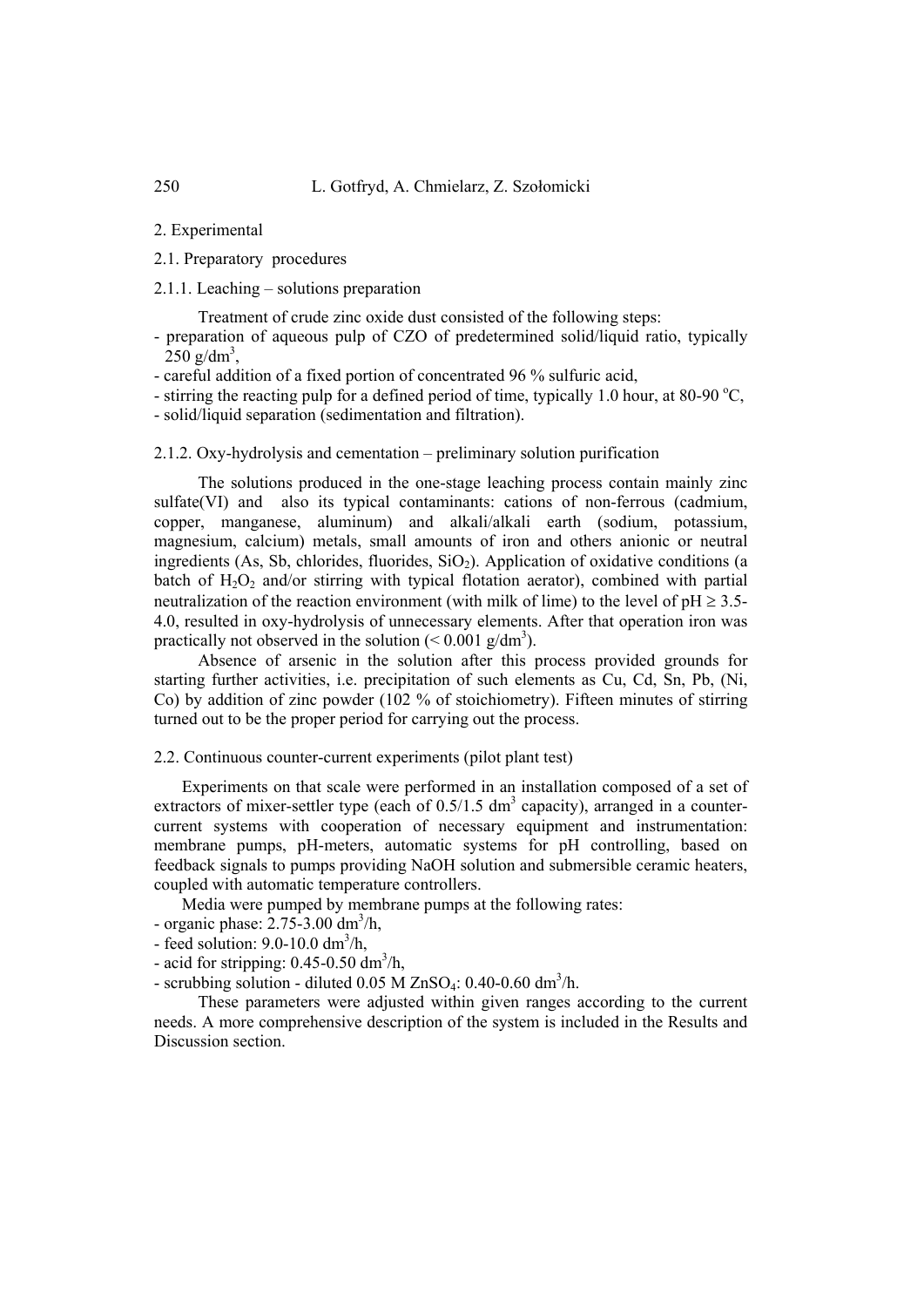# *Recovery of zinc from arduous wastes using solvent extraction technique. Part II* 251



A general idea of the pilot tests is depicted in Fig. 1, while the photograph in Fig. 2 presents the installation.

Fig. 1. Diagram of extraction, scrubbing and stripping system applied for recovery of zinc from preliminary prepared post-leaching solutions



Fig. 2. Laboratory equipment, consisting of a set of mixer-settlers with systems of their feeding and control

- 3. Results and discussion
- 3.1. Leaching and solution purification

Composition of all solution used for extractive experiments are shown in Table 1. After applying the described leaching conditions, then the two steps of solution purification (oxyhydrolysis and Zn powder cementation), the solutions 'b' are ready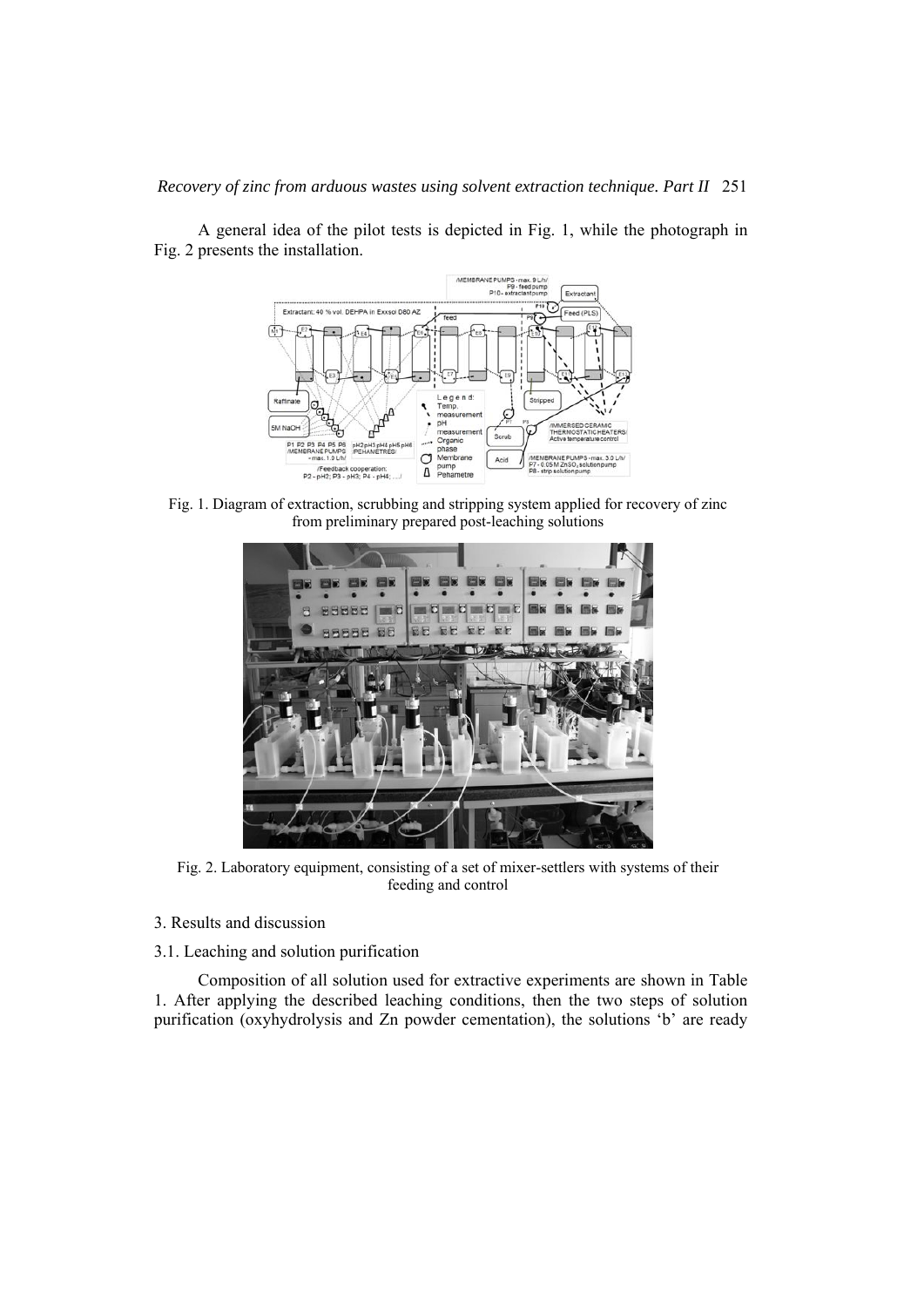for further extractive treatment, even though the levels of some contaminants (e.g. Cd, Cu) are different.

The origin of the solutions was diversified as indicated below Table 1. Almost all of the solutions before extraction were routinely diluted with water or recycled from previous extraction experiments raffinates /RR/ to the values of 15-20 g  $\text{Zn/dm}^3$ , to adjust zinc(II) concentration to the level optimal for extraction.

|                | pannoanon                                                |       |                  |                                 |                    |                          |           |                          |              |                                                                                                        |                |      |                          |      |                          |          |
|----------------|----------------------------------------------------------|-------|------------------|---------------------------------|--------------------|--------------------------|-----------|--------------------------|--------------|--------------------------------------------------------------------------------------------------------|----------------|------|--------------------------|------|--------------------------|----------|
| $\ast$         | Sol.<br>No.                                              | Zn    | Cd               | Cu                              | Fe                 |                          | $Mn$ $Mg$ | Al                       | As           | Sb                                                                                                     | Na             | K    | Si                       | C1   | F                        |          |
|                | la                                                       | 145.8 | 0.48             | 0.082                           | 0.018              | $\overline{\phantom{0}}$ | 0.40      |                          |              | $\leq 0.001$ $\leq 0.001$ $10.1$ $6.81$                                                                |                |      | 0.20                     |      | $19.7$ 0.10              |          |
|                | 1b                                                       |       |                  | 146.10.0087 < 0.0002 0.0006     |                    | $\overline{\phantom{a}}$ | 0.40      | -                        |              | $\leq 0.001 \leq 0.001110.16811$                                                                       |                |      | $\leq 0.01119.7$ 0.10    |      |                          | $g/dm^3$ |
| $\overline{2}$ | 2a                                                       | 123.5 | 2.93             | < 0.001                         | 0.36               | $\overline{\phantom{0}}$ | 0.53      | -                        | 0.028        | $0.005$ $ 0.91 1.62$                                                                                   |                |      |                          |      | 3.64 0.006               |          |
|                | 2b                                                       |       | 125.2 0.034      | $\leq 0.001$ 10.0001 0.3510.531 |                    |                          |           | $\overline{a}$           |              | $\leq 0.001$ $\leq 0.001$   1.60   1.62                                                                |                |      | ٠                        |      | 3.64 0.006               |          |
|                | 3a                                                       | 113.3 | 2.90             | < 0.001                         | 0.36               | $\overline{a}$           | 0.60      | $\overline{\phantom{0}}$ | $\leq 0.005$ | $0.005$ $0.80$ 1.40                                                                                    |                |      | $\overline{\phantom{a}}$ |      | 3.50 0.02                |          |
|                | 3b                                                       |       | 115.0 0.064      | < 0.001                         | [0.000110.3210.58] |                          |           | $\overline{\phantom{0}}$ |              | $\leq 0.001$ $\leq 0.001$   1.38  1.41                                                                 |                |      | $\overline{\phantom{0}}$ |      | 3.45 0.018               |          |
|                | 4b                                                       |       | $107.0 \, 0.010$ | 0.010                           |                    |                          |           |                          |              | $\leq 0.001$  0.30 0.50  $\leq 0.01$   $\leq 0.001$   $\leq 0.001$  0.20 1.10  $\leq 0.01$  2.40  0.13 |                |      |                          |      |                          |          |
|                | 5b                                                       |       | 116.6 0.013      | $\leq 0.0005$ $\leq 0.001$      |                    | $\overline{\phantom{0}}$ |           |                          |              | $ 0.014 <0.001 <0.001 0.20 1.13 0.045 2.60$                                                            |                |      |                          |      | -                        |          |
|                | 6a                                                       | 53.5  | 0.47             | 0.058                           | 0.042              | $\overline{a}$           |           | 0.035                    |              |                                                                                                        |                |      | 0.27                     |      | 7.80 0.13                |          |
|                | 7b                                                       | 88.6  | 0.027            | < 0.05                          | < 0.001            | $\overline{\phantom{0}}$ |           | 0.11                     |              | $\leq 0.001$ $\leq 0.001$                                                                              | $\overline{a}$ |      | 5.39 0.028 2.50          |      | $\overline{\phantom{0}}$ |          |
| 3              | 8a                                                       | 51.0  | 1.12             | 0.051                           | 0.0019             | ۰                        |           |                          | 0.83         | $\overline{\phantom{0}}$                                                                               | 5.7            | 3.10 | $\overline{\phantom{a}}$ | 26.2 | -                        |          |
|                | In fully purified solutions 'b': Ni and $Co < 0.001$ g/L |       |                  |                                 |                    |                          |           |                          |              |                                                                                                        |                |      |                          |      |                          |          |

Table 1. Composition of the solutions prepared for extractive zinc purification

 $^{\circ}$ ) - origin of leached crude zinc oxides: 1 – steel industry; 2 - classical zinc hydrometallurgy (Waelz processing of RLE process residues); 3 - copper pyrometallurgy (dusts).

Solutions: 'a' - as produced by leaching; 'b' - after additional preliminary hydrometallurgical purification (oxyhydrolysis  $+$  Zn powder cementation).

# 3.2. Pilot plant extraction

The range of extraction schemes which were applied for zinc purification in their fully developed form covered different counter-current systems, from set of extractors of  $(0)$ -4-1-4 type, through  $(1)$ -5-3-4 (see Fig. 1) to  $(1)$ -3-3-6 type, where the figures (p)-x-y-z denote a number of reactors assigned for extractant preneutralization (p), extraction proper  $(x)$ , scrubbing  $(y)$  and stripping  $(z)$ , respectively. All the tested systems and their characteristics are listed in Table 2.

Experiments lasted several weeks and covered not only different extraction systems but also various feed solutions (see Table 1 and 2). At the beginning and at the end of this period crude, unpurified solutions (No. 1a and 8a) were used. A few experiments (No. 1-5) were performed at ambient temperature – close to 22-25 °C. In the experiments No. 6 through 11 the temperature of the stripping area was elevated to  $45 - 50$ <sup>o</sup>C.

Each experiment was conducted for at least 4-6 days and then collected stripped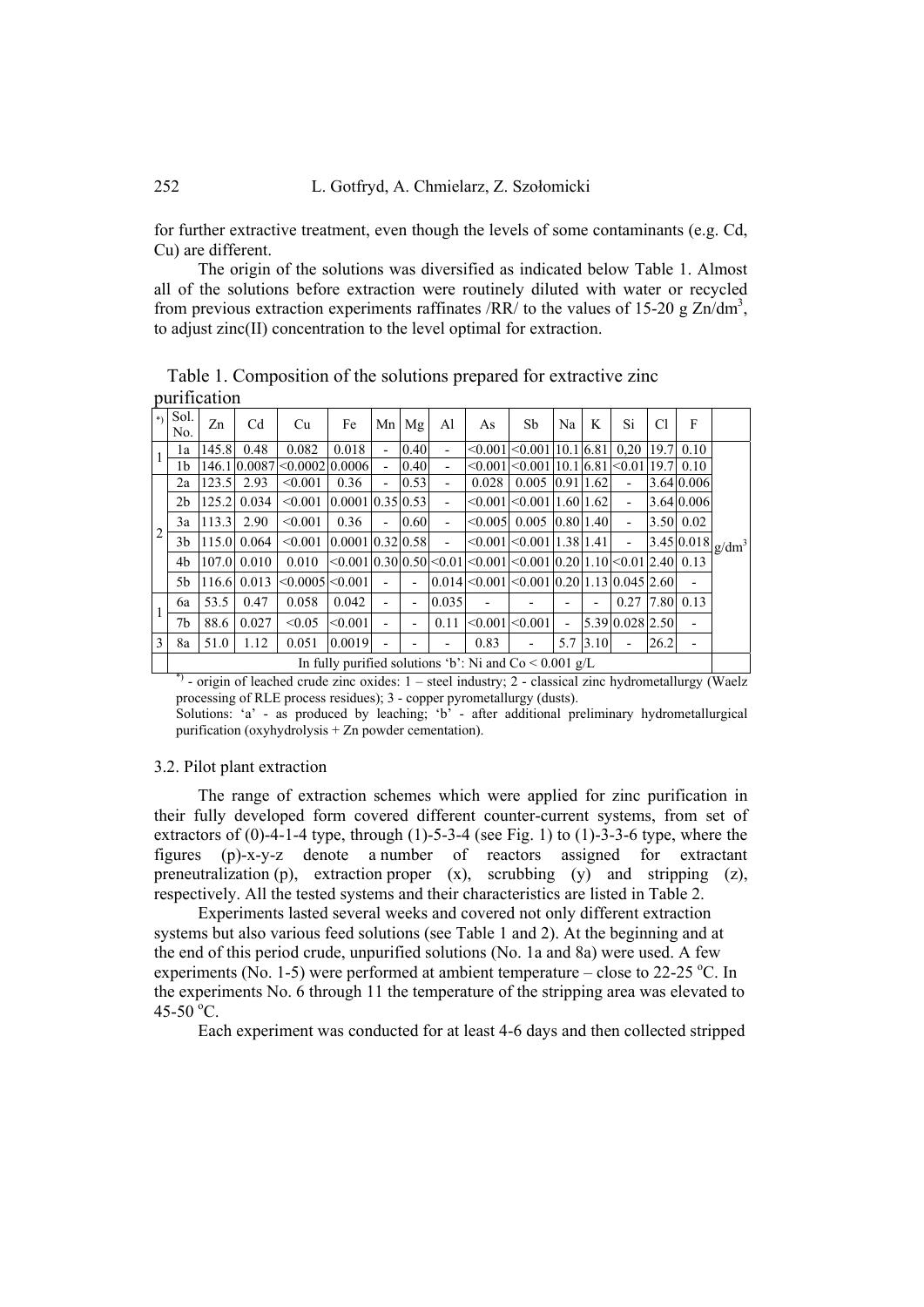solutions were separated and analyzed for their purity (concentrations of 18 elements). The results of the analyses are shown in Table 3.

|                |                    | System of counter-current zinc extraction |               |               |     |             |                     |               |             |
|----------------|--------------------|-------------------------------------------|---------------|---------------|-----|-------------|---------------------|---------------|-------------|
| No.<br>of      | Mixer-<br>settlers | Solvent<br>pretreat-                      | Autom.<br>pH  | Extractive    | No. | Predilution |                     | Zn            | Temp.       |
| exp.           | config. $^{*}$ )   | ment                                      | adjust.       | process       | **) |             | agent               | g/L           | $^{\circ}C$ |
| 1              | $(0)$ -4-1-4       | no                                        | no            | natural       | 1a  | ves         | water               | 15.60         |             |
| $\overline{2}$ | $(0)-3-3-3$        | no                                        | natural<br>no |               | 1b  | yes         | water               | 14.62         |             |
| 3              | $(0)$ -5-3-3       |                                           |               | natural       | 1b  | yes         | water               | 14.62         | ambient     |
| $\overline{4}$ |                    | no                                        | no            |               | 2b  | yes         | water               | 12.35         |             |
| 5              | $(0) - 3 - 3 - 5$  | no                                        | no            | natural       | 3b  | no          | $RR^{\ast\ast\ast}$ | $115***$      |             |
| 6              |                    |                                           |               |               | 5b  | yes         | water               | 14.6          |             |
| 7              | $(0)$ -5-3-4       | no                                        | no            | natural       | 6a  | no          | none                | 53.5          |             |
| 8              |                    |                                           |               |               | 5b  | yes         | neutr. RR           | $20.3 - 22.5$ | $45 - 50$   |
| 9              | $(1)$ -5-3-4       |                                           |               | active:       | 7b  | yes         | <b>RR</b>           | 15.0-15.7     | (strip)     |
| 10             |                    | yes                                       | yes           | steady        | 7b  | yes         | water               | 15.0          |             |
| 11             | $(1)$ -3-3-6       | yes                                       | yes           | $pH \geq 2.0$ | 8a  | yes         | <b>RR</b>           | $13.8 - 15.0$ |             |

Table 2. Characteristics of tested extractive systems

\*) - figures (p)-x-y-z denote the number of reactors in the counter-current set of devices assigned for extractant preneutralization (p), extraction proper  $(x)$ , scrubbing  $(y)$  and stripping (z), respectively,

 $*$ ) – the number of mother feed solution as per Table 1; before extraction they were prepared (diluted) with water or recycled raffinate /RR/ to appropriate concentration,

\*\*\*) - mother solution systematically diluted with raffinate recycled internally, i.e. directly in mixer of the extractor, which receives feed solution, with aqueous phase, taken straight from its own settler.

The results are discussed in details in the Conclusion section. Almost all experiments gave positive results in a form of satisfactory pure zinc electrolytes. Only one of them (No. 7 in Table 2), in which solution 6a was used, resulted in a complete failure. Because of high silica content in the solution used as a feed material, after several hours of reaction all the organic solutions turned into extremely viscous, very slowly flowing liquid, completely unfit for further operation. Mixing and/or pumping was still possible but further separation and transportation by gravity failed. The experiment ended with organics overflowed and spilled on the table under the extractors.

During the experiments temperature and pH in all settlers of extraction section were continuously measured and registered. The most interesting part of the pH measurements is shown in Fig. 3, where behavior of extraction system in the moment of the change from natural type extraction system No. 8 (no pH control) to the active pH control system No. 9 /see Table 2/ is presented.

The period from 0 to 130 minutes presents situation in five consecutive extractors, accomplishing experiment No. 8, where, without any external intervention,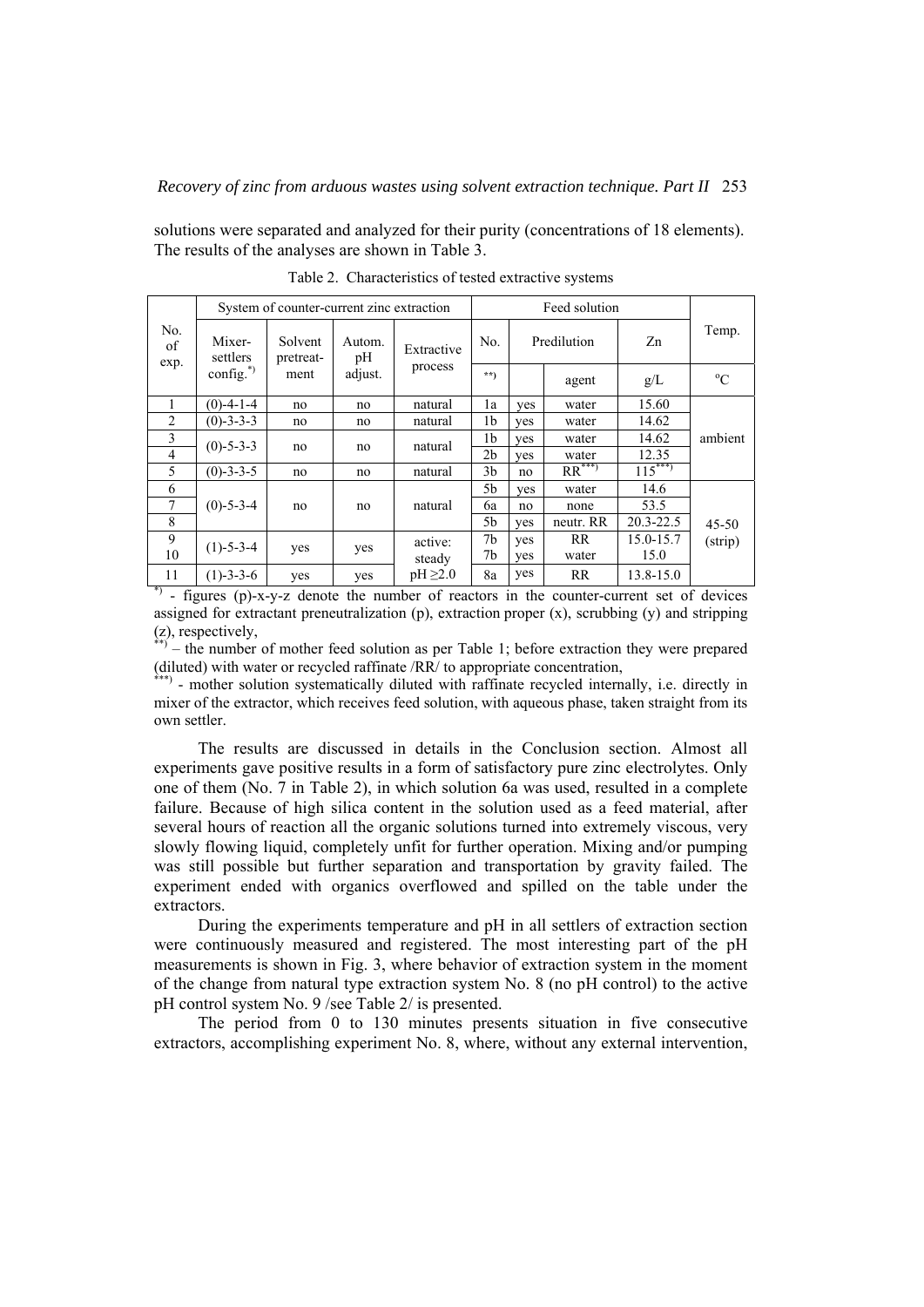pH within the settlers of extractors No. 1 to 5 has stabilized on the levels of about 1.0, 1.2, 1.3, 1.7, 2.0, respectively. Then (in 130 minute on the graph) electronic automation systems, coupling pumps of NaOH solution with pH-meters, adjusted with intention to sustain pH at the levels within the range of 2.0-2.2, were switched on. The full effect of that operation was observed not earlier then after 770 minute, which means that there was over ten hour period needed for the system to adapt to the new circumstances. After that period, even though the situation in the extractor No. 2 still isn't fully stable, the other ones (including the most important No. 5) operated quite correctly, according to the new conditions, i.e. sustaining pH values nearby expected point  $\geq 2$ .

Figures 4 and 5 present cross-sections of all extractors with the registered concentrations of zinc(II) and sulfuric acid in the state of equilibrium of the extractive system as reached after several days of operation.

|                | *)                 |                          | $\overline{2}$           | 3                            | 4               | 5                        | 6          | $8^{**}$   | 9          | 10         | 11         | ***)       |
|----------------|--------------------|--------------------------|--------------------------|------------------------------|-----------------|--------------------------|------------|------------|------------|------------|------------|------------|
| Zn             | $g/dm^3$           | 126.5                    | 140.8                    | 155.0                        | 147.4           | 162.1                    | 165.9      | 169.0      | 170.0      | 158.8      | 158.4      | 164.8      |
| Ca             | $g/dm^3$           |                          |                          |                              |                 |                          | 0.011      | 0.028      | 0.022      | 0.024      | 0.004      | 0.235      |
| K              | $g/dm^3$           | $\overline{\phantom{0}}$ | 0.0006                   | 0.0003                       | 0.004           | < 0.6                    | 0.029      | 0.003      | 0.063      | 0.047      | 0.015      | 0.999      |
| Na             | $g/dm^3$           |                          | 0.0001                   | 0.0008                       | 0.006           | 0.0025                   | 0.095      | 0.0075     | 0.325      | 0.251      | 0.116      | 3.04       |
| C <sub>1</sub> | $g/dm^3$           | 0.001                    | 0.001                    | 0.0018                       | 0.096           | 0.010                    | 0.021      | 0.041      | 0.017      | 0.11       | 0.0002     | ${}_{0.3}$ |
|                | Mg   $mg/dm^3$     | 20                       | 20                       | 30                           | 2               | 1                        | 13         |            | 8          | 6          | 1          | 7290       |
|                | Mn   $mg/dm3$      |                          | $\overline{\phantom{0}}$ | $\qquad \qquad \blacksquare$ | $\blacksquare$  |                          | 23         | 0.4        | 0.9        | 1.1        | 0.6        | 6410       |
| Cd             | $mg/dm^3$          | 7.7                      | ${}_{0.1}$               | ${}< 0.1$                    | ${}_{\leq 0.1}$ | 1.12                     | 0.15       | 0.12       | 0.13       | 0.11       | 0.78       | 0.52       |
| Ni             | $mg/dm^3$          | 3.4                      | ${}_{0.2}$               | ${}_{0.2}$                   | ${}_{< 0.2}$    | ${}_{0.2}$               | 0.040      | 0.075      | 0.27       | 0.33       | 0.11       | 0.025      |
| Co             | $mg/dm^3$          | 1.1                      | ${}_{0.2}$               | ${}_{\leq 0.2}$              | ${}_{\leq 0.2}$ | ${}_{\leq 0.2}$          | 0.18       | 0.14       | 0.14       | 0.12       | 0.16       | 0.36       |
| As             | mg/dm <sup>3</sup> | 0.057                    | ${}_{0.1}$               | 0.025                        | 0.05            | 0.05                     | 0.1        | 0.1        | 0.1        | 0.1        | 8.7        | ${}_{0.1}$ |
| Ge             | mg/dm <sup>3</sup> |                          |                          |                              |                 |                          | 0.01       | 0.01       | 0.01       | 0.01       | 0.22       | 0.02       |
| Sb             | $mg/dm^3$ 0.077    |                          | ${}_{\leq 0.1}$          | < 0.06                       | < 0.06          | < 0.06                   | 0.04       | 0.02       | 0.02       | 0.01       | 0.13       | 0.24       |
| Fe             | mg/dm <sup>3</sup> |                          |                          |                              |                 |                          | 0.52       | 0.68       | 0.48       | 0.56       | 0.30       | 0.34       |
| Sn             | $mg/dm^3$          |                          |                          |                              |                 |                          | ${}_{0.1}$ | ${}_{0.1}$ | 0.1        | ${}_{0.1}$ | ${}_{0.1}$ | ${}< 0.1$  |
| Pb             | mg/dm <sup>3</sup> |                          |                          |                              |                 | $\overline{\phantom{0}}$ | 0.62       | 0.78       | 0.60       | 0.74       | 0.78       | 0.96       |
| Cu             | $mg/dm^3$          | 10                       | $< 0.2$                  | ${}_{0.2}$                   | ${}_{0.2}$      | < 1.0                    | ${}_{0.1}$ | ${}_{0.1}$ | ${}_{0.1}$ | ${}_{0.1}$ | ${}_{0.1}$ | ${}< 0.1$  |
| F<br>$*$       | mg/dm <sup>3</sup> | ${}_{0.6}$               | 0.09                     | 0.22                         | 0.18            | 0.15                     | 2.2        | 0.6        | 2.8        | 1.6        | 3.4        | 3.6        |

Table 3. Composition of zinc electrolytes produced with different schemes of extraction

\*) - the number of the extraction system as in Table 2

\*\*) - experiment No. 7 failed because of silica excess in feed solution

\*\*\*) - composition of the sample of industrial zinc electrolyte

The graphs provide possibilities to compare two typical situations, which were observed during the testing with the counter-current sets of extractors. They evidently show difference between the two main systems of extraction – the natural one, without any pH regulations, and automatically controlled.

The natural extraction (Fig. 4) shows almost linear progress and a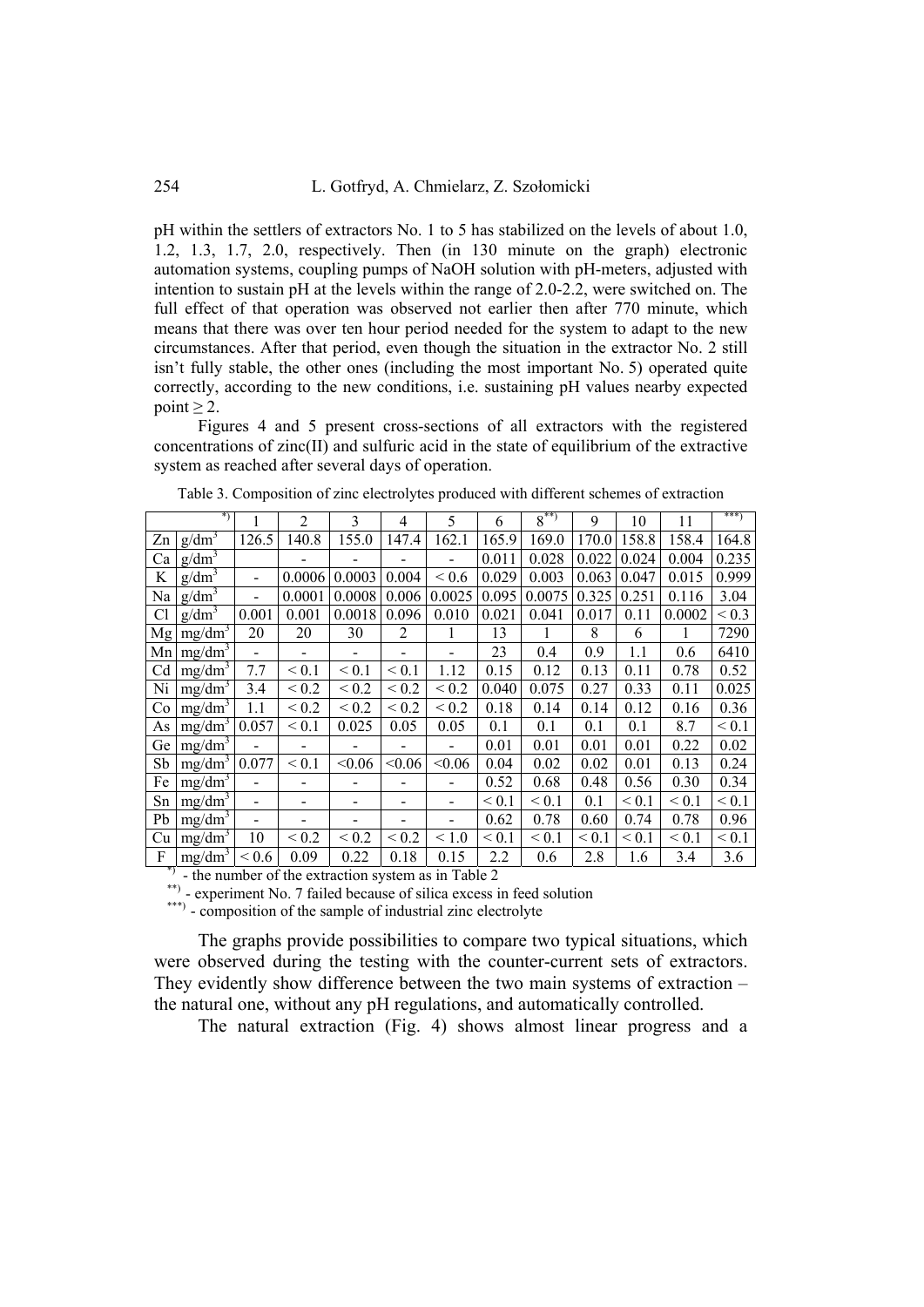moderate slope of zinc(II) concentration along the row of five countercurrently configured extractors.

The extractions conducted with the extractant promoted with NaOH solution, which was added at the beginning to organic phase of the extractant in a separate mixer (partial 60-70 % preneutralization) and then continuously supplied to the mixer-settlers, can be seen as more progressive (Fig. 5). Therefore, the number of reactors could be limited here from five to three or even two units of mixer-settler type. But in a continuously operating system even that type of extraction does not provide possibilities for easy and complete removal of zinc from raffinates.

Figures 4 and 5 provide additionally the possibilities to observe how long it lasts in these both particular cases to attain extraction equilibrium. In the pictures there are inserted concentrations profiles after 4-5 consecutive days of action of each of them.



Fig. 3. pH variations in the period after switching from natural to automatically controlled pH of extraction



Fig. 4. Acid and  $\text{Zn}^{2+}$  concentration in consecutive extractors after over 50 hours of operation ((0)-5-3-4 system of counter-current zinc extraction): a) full range, b) extraction and stripping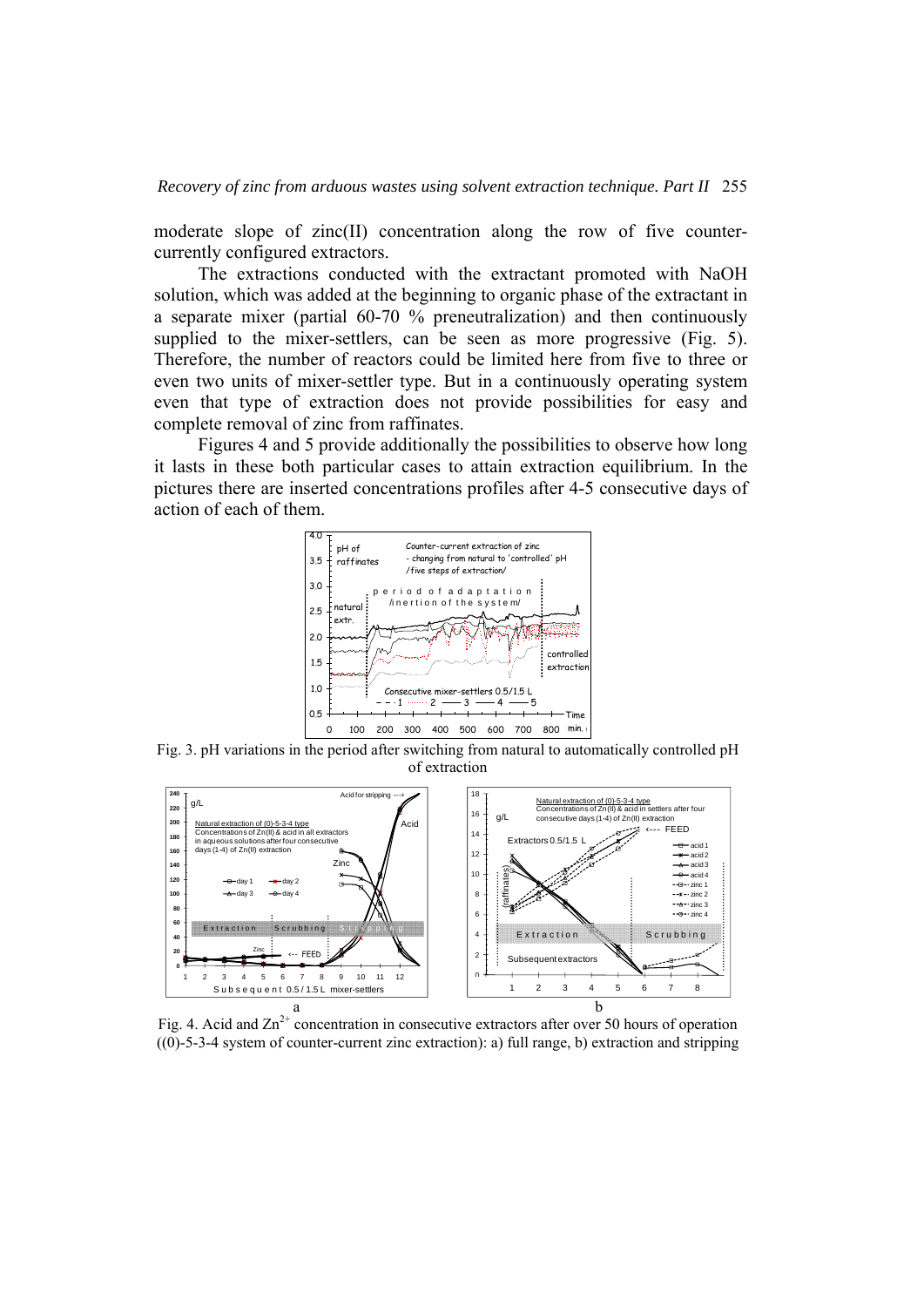

Fig. 5. Acid and  $\text{Zn}^{2+}$  concentration in consecutive extractors after over 50 hours of operation ((1)-3-3-6 system of counter-current zinc extraction): a) full range, b) extraction and stripping

#### 4. Conclusions

The evaluation of technical results of the experiments, especially with regards to the composition of the produced zinc electrolytes (stripped solutions - Table 3), shows very low level of all technologically important contaminants. Only few of the samples can be qualified as solutions in which concentration of some, i.e. one or two, elements (Cu, Cd, Ni or As) very slightly exceeds the expected value. This especially applies to the solution No. 1 ('dirty' feed solution and too short scrubbing system), and to a lesser extent to solutions No. 5 and 11. The other are almost ready to be used as electrolytes in zinc electrolysis. To be fully accepted they should be only additionally treated for final removal of organic phase (e.g. by filtration through a layer of active carbon).

It is absolutely impossible to use the feed solution which contains colloidal  $SiO<sub>2</sub>$ (e.g. solution 6a in Table 1). This can lead to disastrous increase of organic phase viscosity. In such a situation the mixer-settlers and pumps are unable to operate properly.

Systems of zinc(II) extraction, promoted with current addition of alkali solution into each extractor, can be applied in very short (2-3 counter-current steps) extraction circuits, however they can be economically viable when using not expensive waste  $NaOH/Na_2CO_3$  solutions only (even if contaminated, e.g. with NaCl). During such processes raffinates can be generated which contain mainly highly concentrated Na<sub>2</sub>SO<sub>4</sub>. They can be used (in about 90 %) cyclically for dilution of next batches of rich in zinc mother liquor, especially prepared in a reasonably concentrated form (e.g. containing 120-150  $g/dm^3$   $\text{Zn}^{2+}$ ) by leaching zinc-bearing materials at high solid-toliquid ratio. The rest of the raffinate, some 10 % of the bleeding, which still contain small amounts of zinc, must be treated for further zinc recovery, e.g. by carbonate precipitation, before sending it to an effluent treatment plant or rather for  $Na_2SO_4$ recovery in crystalline form.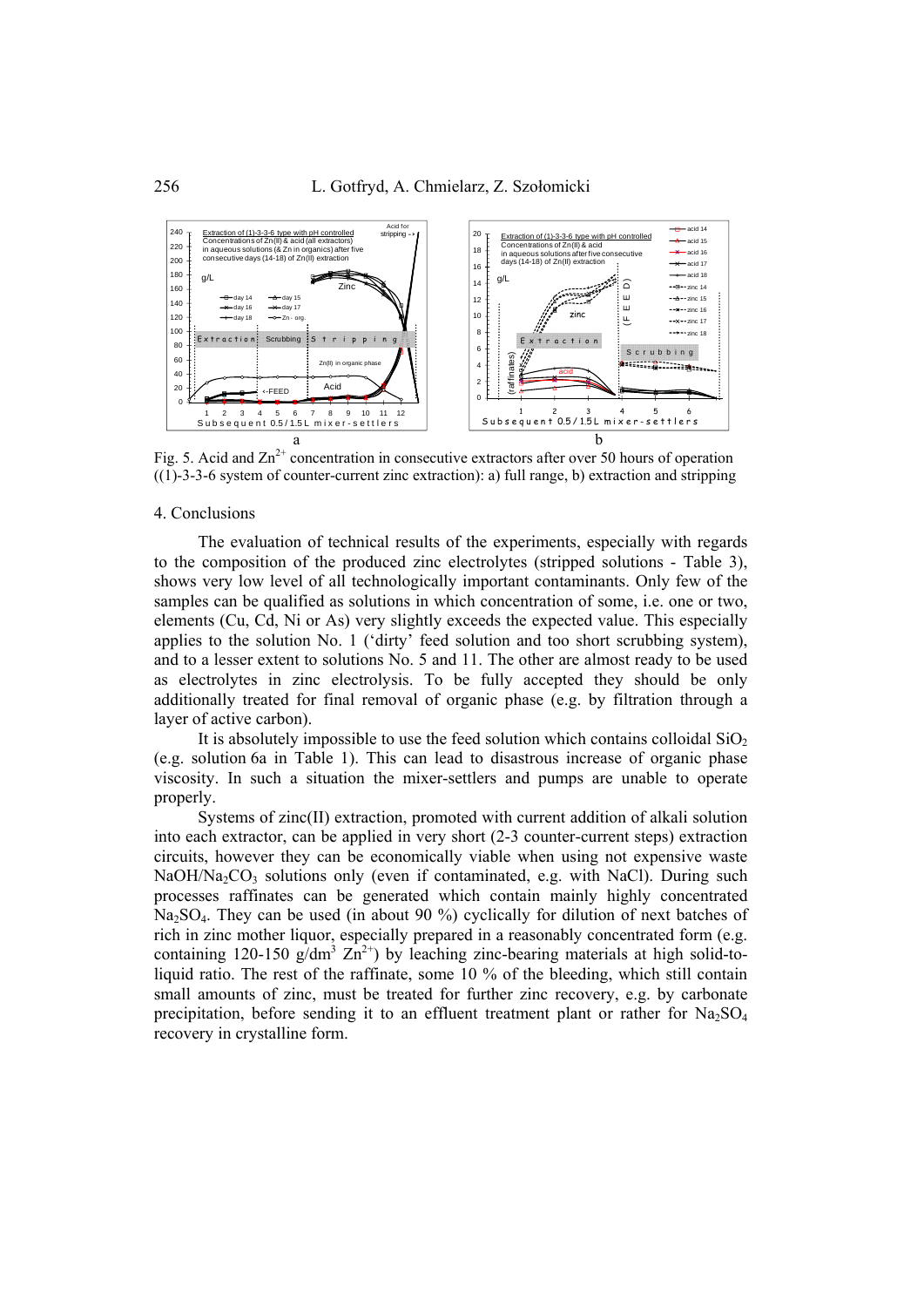

 $(90%$ 

 $(10 %)$ 

Washings Zn electrolyte

waste liquid  $\overline{\mathbf{v}}$ 

Electrolysis

Electrolytic zinc<br>cathodes

Extraction

40% DEHPA<br>saturated with Zn

Raffinate

Scrubbing<br>(2-3 count.-curr. s

(3 count

Stripping<br>punt.-curr.steps)

 $0.05$  mol/

or ZnSO

 $2.5 \text{ mol}$ 

40% DEHPA

 $H_2SO_4$ 

 $H<sub>50</sub>$ 

or carbonate

solution

**Neutralization** 

/Na<sup>+</sup>, Mg<sup>2+</sup>, K<sup>+</sup>, SO<sub>4</sub><sup>2-</sup>, Cl<sup>-</sup>/

(mainly  $Na<sub>2</sub>SO<sub>4</sub>$ )

Schematic flow sheet of proposed course of extractive technology based on such sort of extractive processes is depicted in Fig. 6.

Fig. 6. Flow sheet of the proposed process for crude zinc oxide hydrometallurgical treatment based on promoted extraction of zinc(II)

Stripped solution<br>(zinc electrolyte)

The natural extraction is not as efficient as the promoted one, but it is performed without any additional reagents added currently to extraction, and these conditions (pH as low as naturally possible, even  $\leq$  1.0) favor higher zinc(II) extraction selectivity. Extractions can be organized and performed depending on Zn(II) concentration in PLS, i.e. the obtained acidic raffinates can be used again, in some 90 %, alternatively:

- recycled as acidic lixiviants for leaching of next batches of raw material (Alternative I for diluted PLS),
- recycled, but after their neutralization with lime stone powder, for PLS dilution, thus preparing it to be ready for direct zinc extraction (Alternative II for concentrated PLS).

Of course, in both cases, there is a need to bleed and treat a small fraction of the post-extraction solution (raffinate I) to recover the remainder of zinc(II) and other components (Cu, Cd), if they were not removed previously. Excessive acid can be earlier eliminated in a form of gypsum.